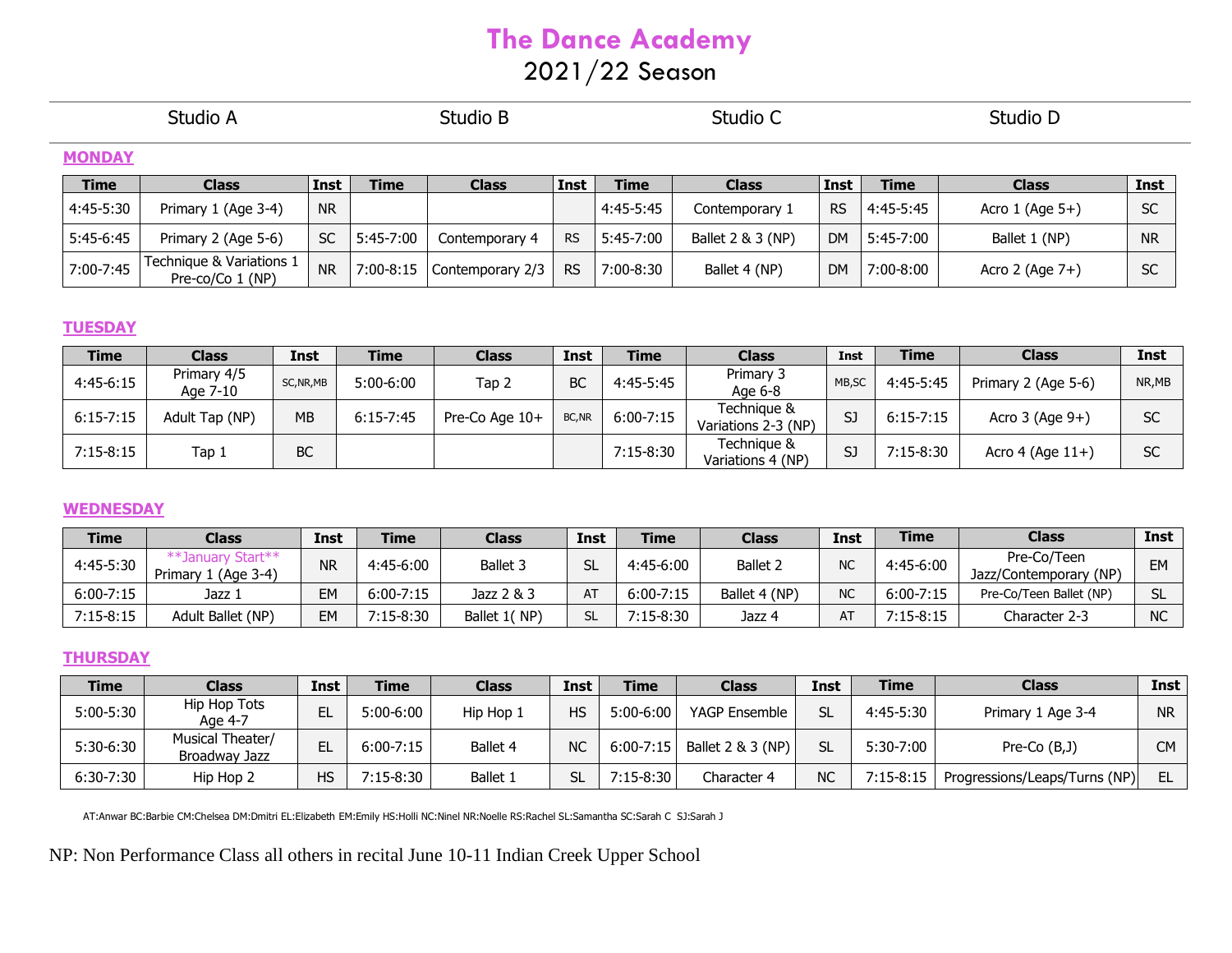> **Classes Begin September 7, 2021 September –June Recital Operating Hours:** Monday –Thursday 3:30p.m. – 8:30 p.m*.*

Please keep your contact information, mailing address and method of payment current using your My Dance Academy account.

# **DRESS CODE:**

**Please Note: Specific shoe colors/styles for the recital will be announced when by May. Any color/style shoe is acceptable prior to this. A cover-up must be worn when entering/exiting the studio no matter the weather or season. Students must be picked up no later than 15 minutes after the last class ends. Virtual students are not exempt from this dress code.** 

**Primary 1-2:** Any style leotard, tights, pink ballet shoes, black patent tap shoes, dance bag, hair in ponytail or bun.

**Primary 3-5:** Any style leotard, tights, ballet shoes, black tap shoes, tan slip-on jazz shoes, dance bag, hair in bun.

**Pre-Company & Company 1-4**: Any style leotard, appropriate tights, ballet shoes, jazz pants/shorts for jazz/contemporary accepted, tan jazz shoes (slip-on), black tap shoes, dance bag, hair neatly pulled up for all classes

**Hip-Hop**: Non-marring soft soled shoes and comfortable loose clothing, hair should be neat and pulled up.

**Acro:** Bare feet, leggings or bike shorts with leotard or tight shirt (no loose shirts), hair neatly pulled up.

#### **HOLIDAY & WEATHER CLOSURES:**

**Thanksgiving:** November 22 – November 28 Classes resume Monday, November 29 **Winter Break:** December 20 - January 2 Classes resume Monday, January 3 **Spring Break**: April 11 - April 18 Classes resume Tuesday, April 19 **Memorial Break:** May 28 -May 30 Classes resume Tuesday, May 31 **Last Day of Regular Classes:** Thursday, June 9. Recital dates confirmed as of 3/11/22 – venue Indian Creek Upper School June 10-11, 2022

Weather closures will be posted to the website and sent to the email on file as information becomes available. Weather closure may launch virtual class options. Should the County and State institute restrictions barring studio classes we will shift to virtual classes.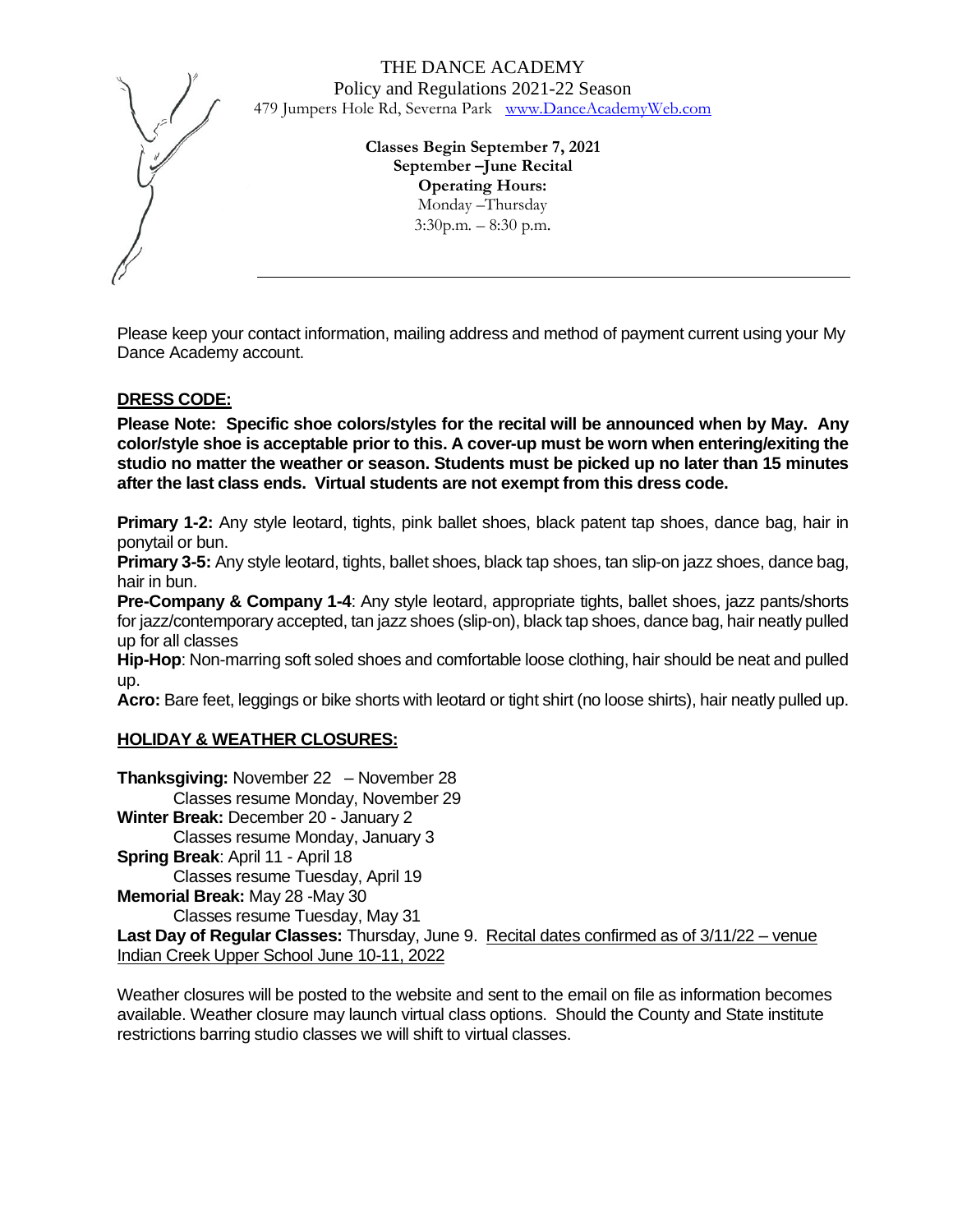#### **Classes Begin September 7, 2021 September –June Recital Operating Hours:** Monday –Thursday 3:30p.m. – 8:30 p.m*.*

# **TUITION:**

Tuition is calculated as an annual rate based on 10 months of classes and holidays: September through June. If late registration (after September) a catch-up fee may be required. If a dancer withdraws or drops classes after the final withdrawal date of December 11, 2021, you must still pay for cost of all costume(s), competition, any recital or other fees. Full tuition becomes due upon registration. Families may choose to pay this amount monthly, quarterly or annually, whatever payment option is chosen all amounts are due in advance of classes.

#### **We require each family to provide a valid credit card upon registration. See payment methods for details**.

Level billing includes all registration, tuition, costumes, recital fees, group picture, tickets for recital and recital media. It does not include costumes or fees associated with solos/duets, private coaching fees, or competition/convention entry fees.

#### **Fees may be paid at registration, quarterly or monthly**

#### **ANNUAL FEES:**

- $\bullet$  .5 hr per week = \$620
- $\bullet$  .75 hr per week = \$950.00
- $\bullet$  1 hr per week = 1150.00
- $\bullet$  1  $\frac{1}{4}$  -2 hours=\$1600-\$2260
- 2 ¼ -3 hours=\$2340-\$2680
- $\bullet$  3  $\frac{1}{4}$  4 hours=\$2710-\$3010
- $\bullet$  4  $\frac{1}{4}$  -5 hours=\$3090-\$3330
- 5 ¼ -6 hours=\$3410-\$3720
- $\cdot$  6  $\frac{1}{4}$  7 hours=\$3780-\$4080
- 7 ¼-8 hours=\$4240-\$4480
- 8 ¼ or more hours calculated at \$14/class hour/month

**Closing Pick Up Fee:** Students must be picked up within 15 mins of last class dismissal times. Additional fees will apply for each late pick-up after closing at \$1/min.

No refunds will be issued for missed or canceled classes.

Additional fees will apply for convention and competition entries.

**LATE FEE**: Tuition and fees are due on the **First Day** of each month. **A \$10 or 10% late fee**  (whichever is greater) will be added to accounts not paid on the  $7<sup>th</sup>$  of the month regardless of the day of the week that falls on. Statements are provided as a courtesy notification of account and your invoice information is always available through your "My Dance Academy" account.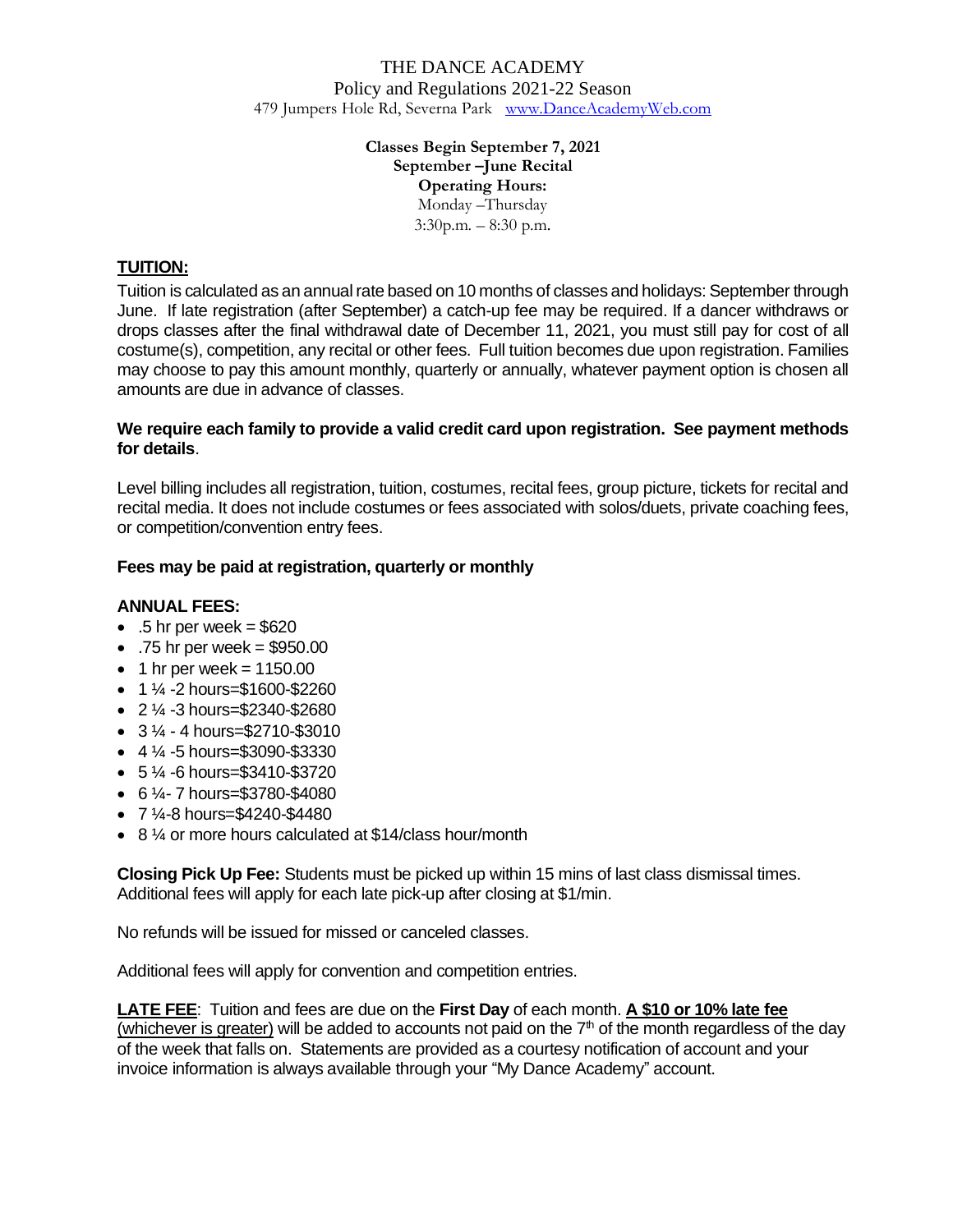#### **Classes Begin September 7, 2021 September –June Recital Operating Hours:** Monday –Thursday 3:30p.m. – 8:30 p.m*.*

# **PAYMENT METHODS:**

Each family must provide a valid credit card at registration (Mastercard, Visa or Discover). If you select the auto-pay feature this is the credit card that will be charged. If you do not choose the auto-pay feature this card **will be charged if tuition and fees are delinquent** by the 15th of the month with applicable late fees applied.

- 1) Use the auto charge feature through My Dance Academy and never pay another late fee
- 2) Pay at the front desk with cash, debit card, credit card, or check

# **RECITAL:**

Tentative dates for the recital are **June 10-11, 2022** at the Anne Arundel Community College Pascal Theater. Final class day tentatively Thursday, June 9. Recital dates pending venue confirmation. Family tickets will be available for pick-up after June 5, account balance must be settled to receive tickets and to perform in recital.

# **GENERAL INFORMATION:**

**VISITORS:** Parents and visitors may watch from the observation areas. Subject to permitted volume allowed by the State or local restrictions that may be in place. If we are under restriction please wait outside of the building.

**DROP OFFS and PICK UP:** should be within 5-10 minutes of the beginning and end of class. Parents must come downstairs to pick-up students; students are NOT ALLOWED TO WAIT OUTSIDE.

**LATE PICK UP FEE:** Students must be picked up within 15 mins of class dismissal time. Additional fees will apply for each late pick-up after closing at \$1/min.

**ATTENDANCE: No refunds** or deductions are given for missed classes. Good attendance is essential to a student's progress. Also please arrive on time for classes; late arrival is disruptive to the class.

**CLASS PLACEMENT:** Class placement will be determined according to the age, ability, and maturity of the student. Final placement will be based on professional assessment by the Director and Faculty.

**LOST and FOUND:** Any items found at the studio are placed in the lost and found bin at the studio. The Academy is not responsible for any items which are left, lost or stolen. If you are donating outgrown shoes please secure them together before placing in the shoe bin. **Label** all shoes and clothing items with your student's.